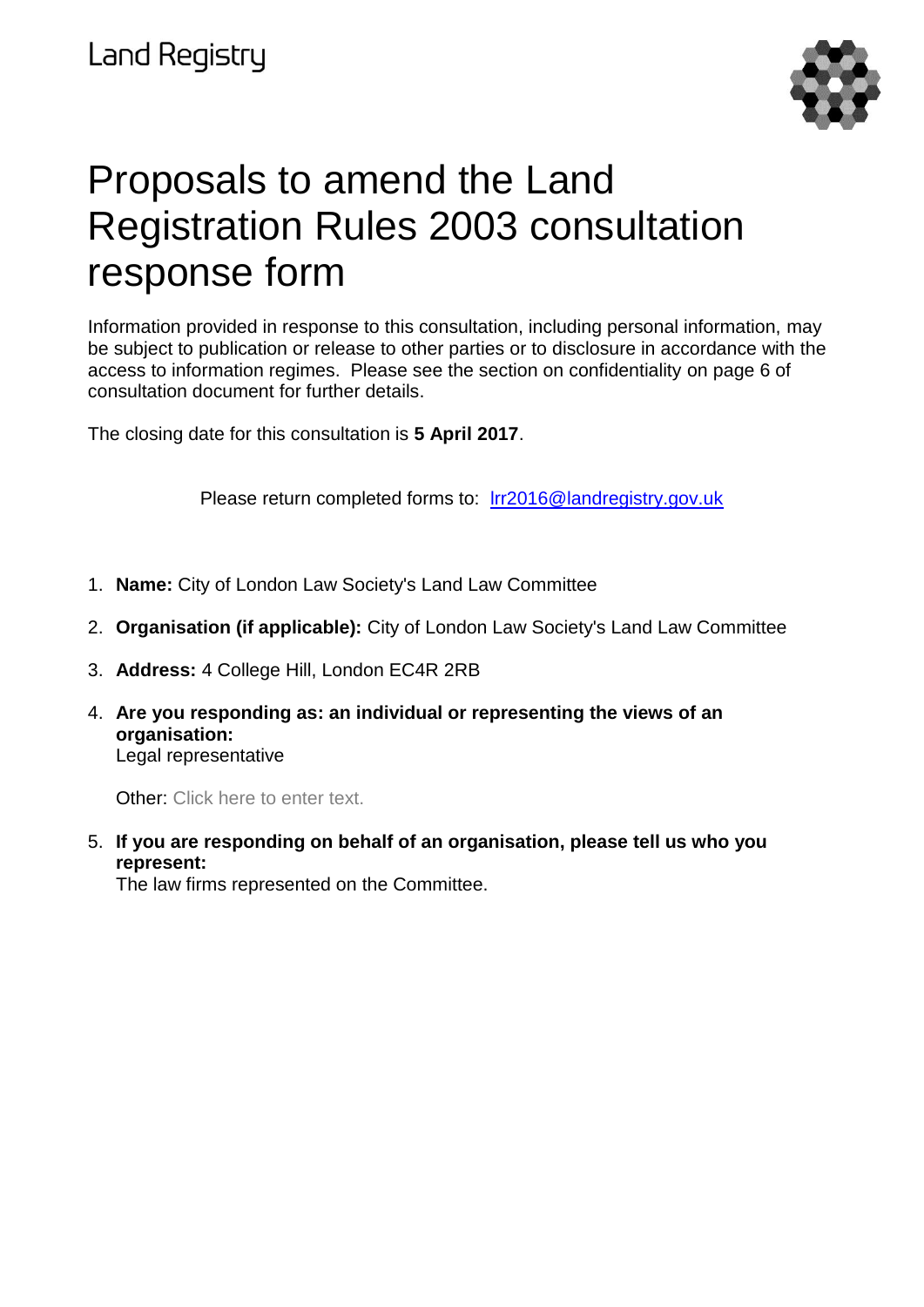## **Proposal A - To allow for the introduction of fully digital conveyancing documents with e-signatures to be used for land transactions and land registration, and to revoke existing rules allowing only limited digital mortgages**

### **Question A**

Do you agree with the proposal to allow (but not require) all dispositions that must be registered to be carried out using digital documents with digital signatures, after the registrar has issued a notice that the service is available?

In principle, the Committee agrees with the proposal to allow (but not require) all dispositions that must be registered to be carried out using digital documents with digital signatures, after the registrar has issued a notice that the service is available.

The Committee represents City law firms, many of whom are established users of electronic signatures ("e-signatures") particularly in finance and corporate documentation. Land Registry's requirement for a wet ink signature has prevented the application of such electronic signature technology to documents that require registration at Land Registry. This has caused some inconvenience and the Committee, therefore, welcomes Land Registry's proposals to put in place a statutory framework to allow for the incremental introduction of secure electronic conveyancing and registration services. The Committee notes that the framework will allow any disposition that must be registered to be carried out using digital documents with e-signatures.

The Committee supports the proposal that usage of the electronic services introduced will not be mandatory. There are likely to be technological and cultural challenges to early adoption and an incremental voluntary introduction will encourage law firms to explore the technology without the pressures of mandatory adoption. If the services are effective, compatible with and improve the efficiency of real estate transactions, they are likely to be used by the legal industry with increasing regularity.

The Committee agrees that it is sensible to commence the project with the more straightforward electronic domestic mortgage. Once that service is established, consideration can be given to mortgages for corporate borrowers followed by electronic transfers and possibly electronic leases. The Committee would ask that Land Registry set up consultative bodies to include the Committee to ensure that the proposals for digital documents and e-signatures are suitable for the various types of property transaction, residential, commercial or other types.

The Committee notes that it is proposed Land Registry's Portal may be used for the digital documents. The Committee is conscious that over the years there have been concerns over the form of network access agreement that needs to be entered into for firms to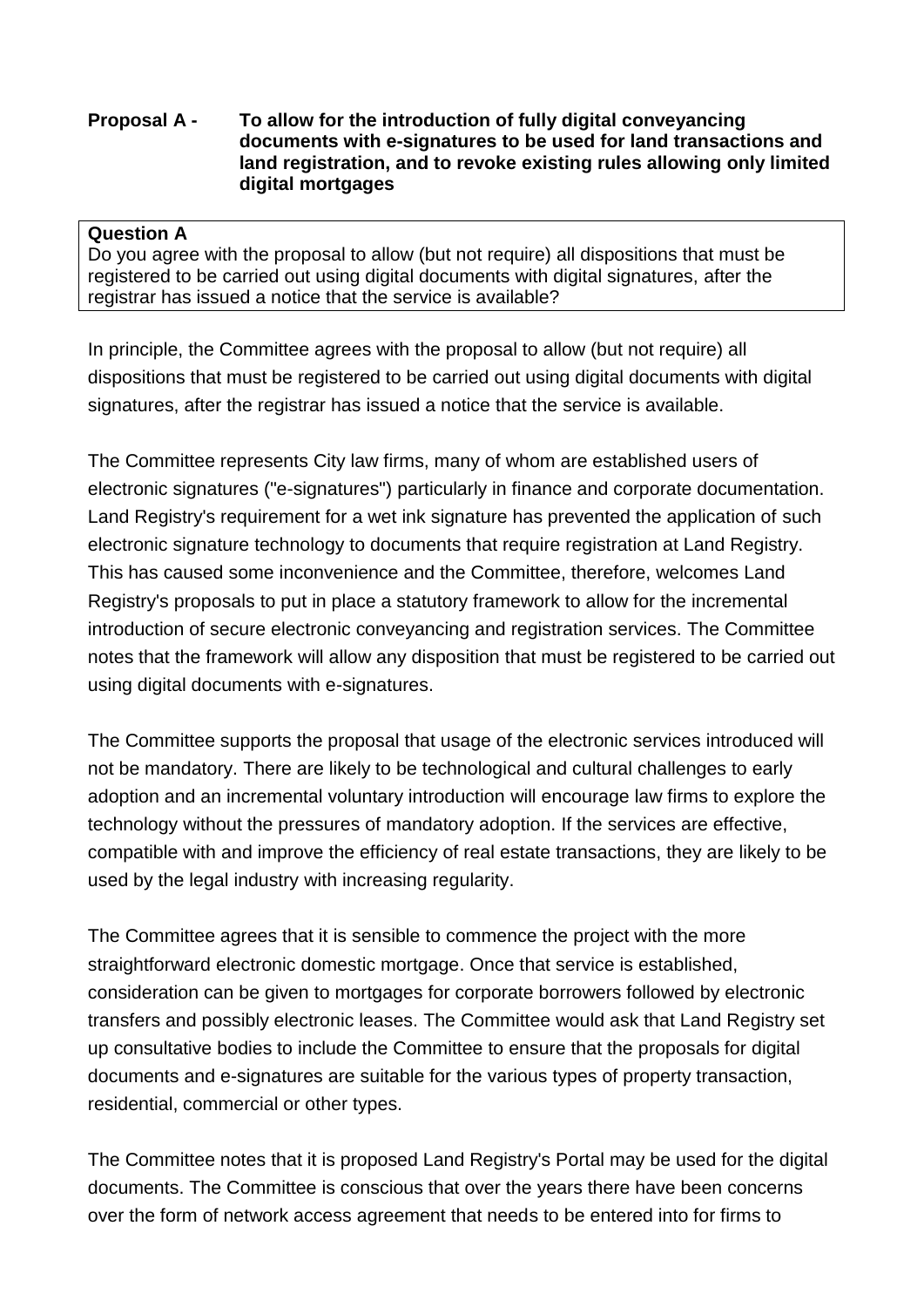access certain Land Registry services. It is important for Land Registry to provide clarification on the terms and conditions (contained in network access agreements or otherwise) that law firms will have to accept to use digital conveyancing documents with esignatures. If the terms and conditions are unduly onerous or place an unacceptable level of risk on law firms, this will deter take-up of the digital services.

The Committee notes that no witnessing is required for an e-signature as the signatory will have their identity assured through the GOV.UK Verify system which will be integrated into the Land Registry system. Land Registry will be the certifiying authority and will use public key infrastructure technology. Once it is satisfied with the person's identity, it will issue signing security credentials by SMS text messaging or even by email.

With the very serious current problems with fraud affecting property transactions, the Committee seeks assurances that the proposed methods do not increase the risk of hacking and the perpetration of fraud – the Committee hopes that the new system will greatly improve the position and reduce the likelihood of fraud. The Committee would wish to see specific details from Land Registry as to how the use of SMS text messaging and emails for the issue of security credentials is to be protected from hackers. More generally, details should be provided of the anti-fraud measures included to protect the new digital documents. The Committee understands that the GOV.UK Verify system may not be as effective for people under 19 years due to a possible lack of credit record. If that is correct, how will identity be assured for 18 year old parties to electronic documents? Please explain how the GOV.UK Verify system will work with forms of execution such as by way of a power of attorney.

The GOV.UK Verify system is designed only for individuals and how does Land Registry intend to verify the identity of businesses? Also there is concern about how the system will verify the identity of overseas based individuals or businesses. If the GOV.UK Verify system is to be the centrepiece of identity assurance for Land Registry, there cannot be gaps in the coverage such as those highlighted. The Committee's concerns are supported by reports in the media that HM Revenue and Customs has had some concerns about Verify.

More generally, it appears that the Verify system does not link the identity check to the relevant property. Much of the focus in relation to fraud prevention around property is ascertaining links between the person purporting to be the owner of the property and the property itself. How would a Land Registry identity assurance system assist in that regard?

The Committee notes that the e-signature will be an "advance electronic signature" as defined in the EU Regulation 910/2014 on electronic identification that came into force on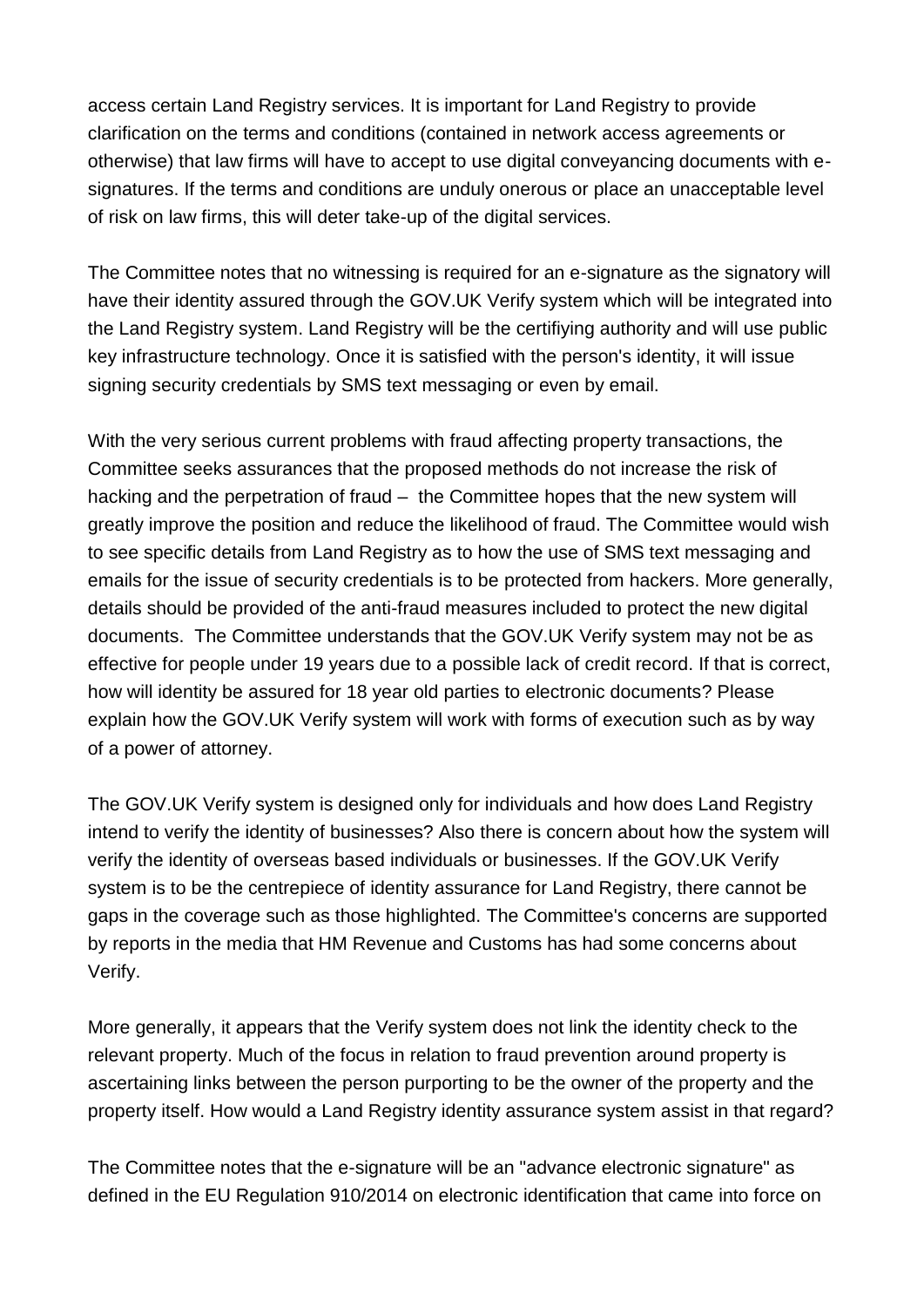1 July 2016. The consultation document, perhaps understandably, has little detail on how the e-signature process will work and it is important that full details are provided to enable thorough consideration by all interested parties. In view of the application of EU Regulations, assurance needs to be given that any consequences of Brexit will not adversely impact on the foundations of the e-signature.

The consultation states that the legislation already provides that an e-document signed with an e-signature will be regarded as a deed. The Committee is curious as to how the concept of "delivery" (an intrinsic part of a document being a deed) fits in with fully digital conveyancing documents with e-signatures. Is there a digital equivalent of delivery, or is it deemed unnecessary and if so for what reasons?

While an e-document signed with an e-signature is regarded as a deed, is this solely for Land Registry purposes? Would the electronic document be recognised as a deed for other legislative purposes, for example, limitation periods? Or would further legislation be required to enable this to happen?

The Committee notes that it is proposed that liability in respect of e-signatures primarily falls on Land Registry who would have to prove that any damage arising from the use of the signature had occurred without its intention or negligence. This seems a logical allocation of liability in view of the novel nature of the technology.

The proposal is for the Land Registration Rules 2003 to be amended to allow the undertaking of transactions entirely digitally and as each new digital service is developed, a registrar's notice will be published confirming that it can be used. This appears an unbureaucratic way of introducing new digital documents once the appropriate testing has been undertaken.

A number of law firms are using electronic signature products, an example of which is DocuSign<https://www.docusign.co.uk/> which is used especially on corporate and finance transactions.

Many law firms use "virtual signatures" and "virtual exchanges" especially where their clients are based overseas. The Law Society has issued a practice note on this topic [http://www.lawsociety.org.uk/support-services/advice/practice-notes/execution-of](http://www.lawsociety.org.uk/support-services/advice/practice-notes/execution-of-documents-by-virtual-means/)[documents-by-virtual-means/.](http://www.lawsociety.org.uk/support-services/advice/practice-notes/execution-of-documents-by-virtual-means/) Currently, because Land Registry requires a wet ink signature, a virtually signed document (with a pdf signature) is not accepted by Land Registry and contracts signed in that way cannot be protected by an agreed notice for that reason.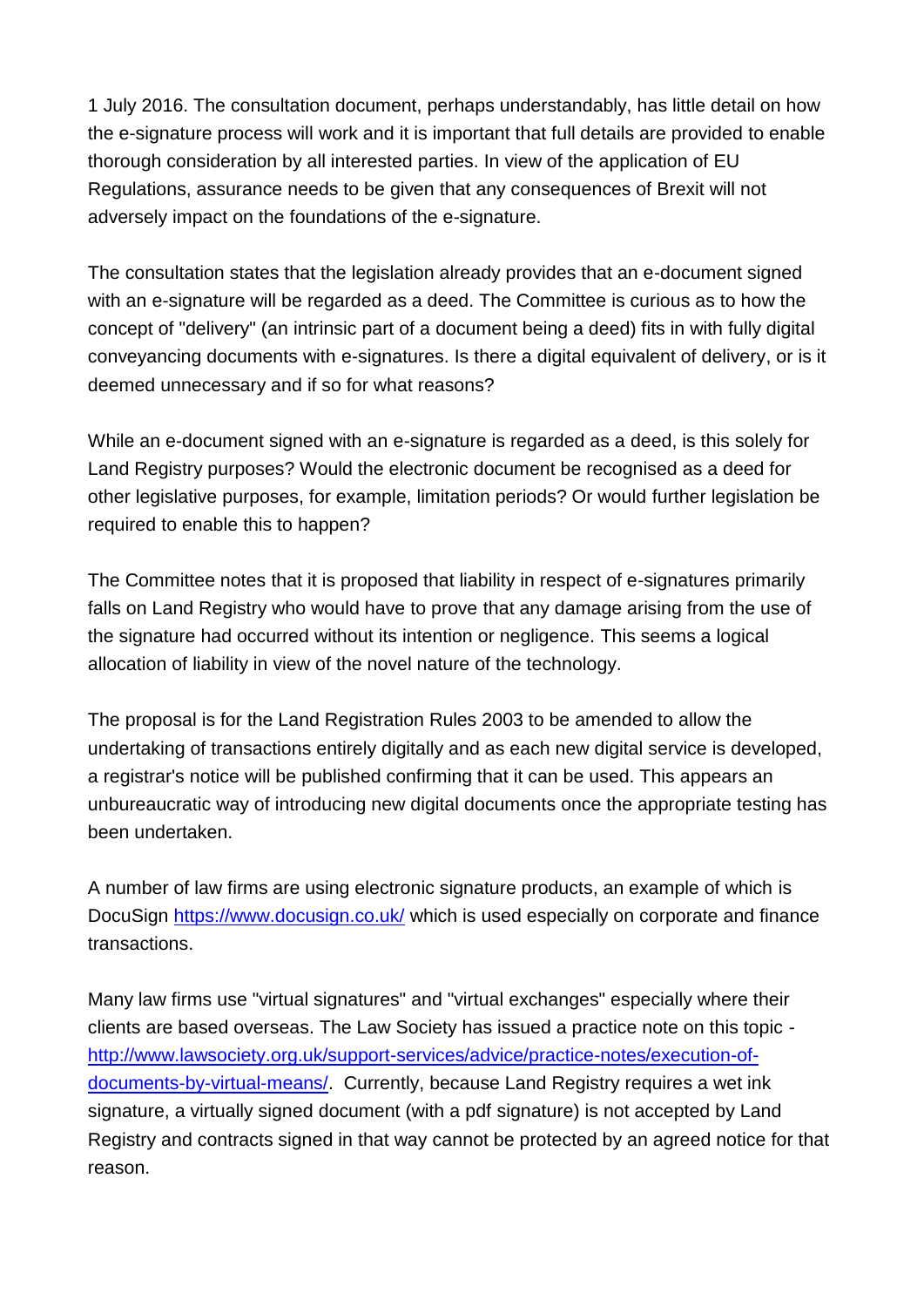The Committee would ask that any digital conveyancing system should allow for existing e-signature technologies and virtually signed documents. The Committee would be very happy to discuss with Land Registry the existing technologies and explore with them compatibility issues and the lessons that can be learnt from experiences using those technologies for Land Registry's proposals.

In summary, the Committee broadly welcomes Land Registry's proposals. The accompanying triage assessment justifies the proposals on the basis that without it conveyancers are constrained to using paper deeds with wet ink signatures. Such a situation would be very anachronistic in this digital age and the Committee looks forward to working with Land Registry to develop the electronic documents in a way that increases efficiency and ease of use for all but ensures that security is assured. In that respect, Land Registry must provide more assurance on the effectiveness of the GOV.UK Verify system.

## **Proposal B - Revoke the Proper Office Order and make consequential amendments to the Land Registration Rules 2003**

#### **Question B**

Do you agree that the Proper Office Order 2013 is superfluous and can be revoked?

The Committee agrees. Clearly, such a measure must not have an adverse impact on the quality of service provided by Land Registry.

## **Proposal C - Allow for the introduction of new statutory services identified as beneficial to our users through user research**

#### **Question C**

C1. Do you agree that the Rules should allow for an online service for inspection, copying and official copies of parts of the register and documents, as well as full copies?

The Committee agrees and considers that it would be very helpful for there to be an online service for inspection, copying and official copies of parts of the register and documents, as well as full copies.

C2. Do you agree that the Rules should allow for an online service for historic day list information and historic information about a registered title?

The Committee agrees that there should be an online service for historic day list information and historic information about a registered title. Full information should be provided about the fees for these new services.

#### **Proposal D - Reflect the modernisation and simplification of our services through digital transformation**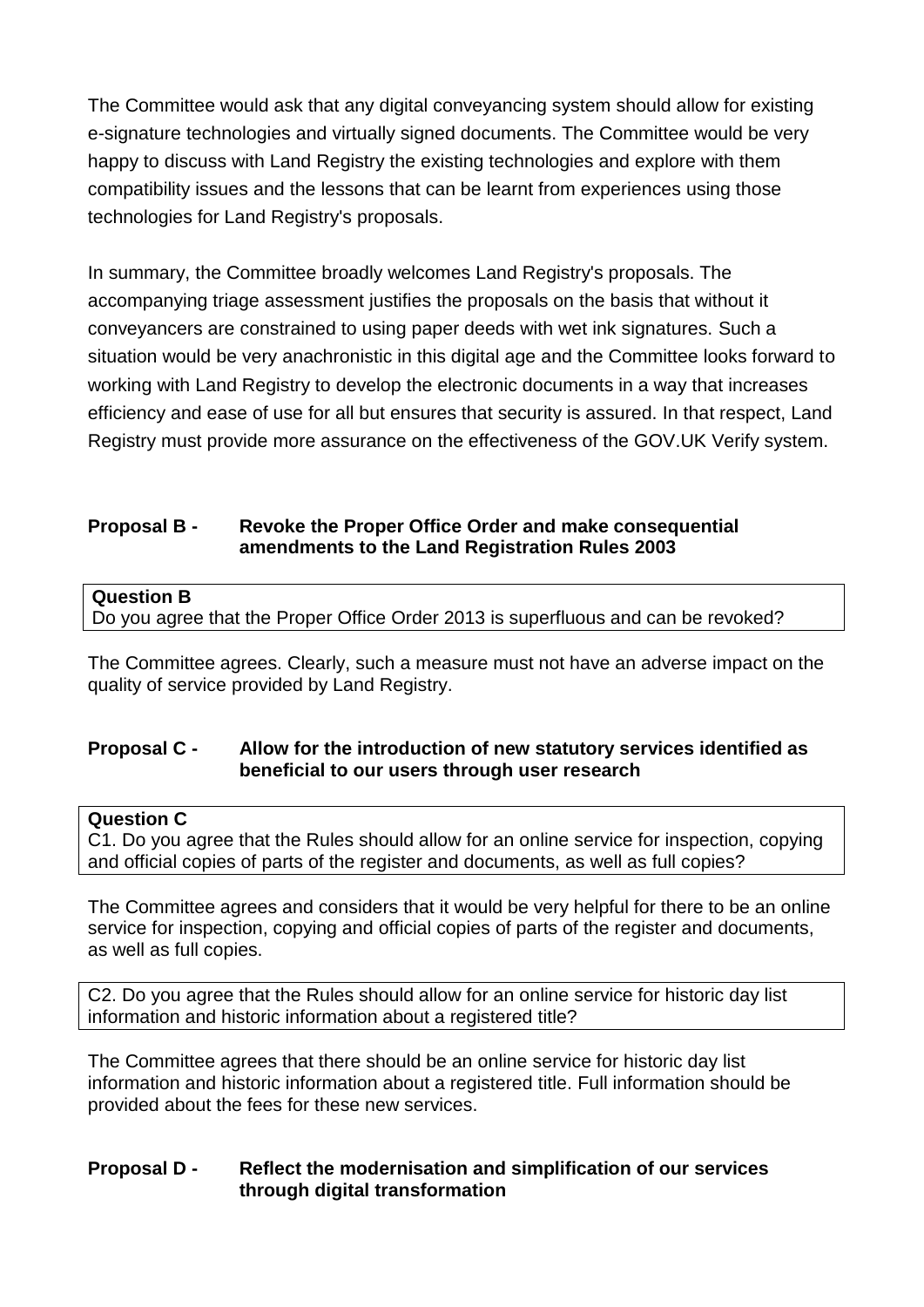## **Question D**

D1. Do you have any comments on the proposals to amend rules 203 – 205 and 214 (retention and return of documents), and rules 19 and 199 (use of fax) to reflect changes we have already made in our practice?

The Committee agrees that the Rules should reflect the Land Registry's new fully electronic way of working. The Committee does continue to be concerned about the destruction of original documents and problems that can be caused by losing particularly the originals of complex coloured plans. Copies may not be as revealing as the original. While Land Registry has clearly warned that originals received will be destroyed subject to exceptions, there is the unwitting submission of originals. The prevalent use of e-DRS means that this problem is diminishing. The Committee also agrees with the proposal to remove the ability to serve notices by fax, except in the circumstances mentioned in the consultation document.

D2. Do you agree with the proposal to revoke the provision for outline applications?

The Committee agrees with this proposal. The wide use of e-DRS makes outline applications increasingly redundant.

### **Proposal E - Allow for more flexibility as to when the Land Registry is open for business and open to the public**

#### **Question E**

E1. Do you have any comments on the proposals to clarify the definitions of business day and working day?

The Committee supports the proposals to clarify the definitions of business day and working day and notes that the time limits will not be reduced as a result for responding to notices served by Land Registry.

E2. Do you agree that Land Registry should have more flexibility about when it is open for personal visits?

The Committee agrees that Land Registry should have more flexibility about when it is open for personal visits.

## **Proposal F - Make minor improvements in the Rules**

| <b>Question F</b>                |  |
|----------------------------------|--|
| Do you agree with the proposals— |  |
| F1. To add Form AN1 to rule 90?  |  |

The Committee strongly supports the proposal to add Form AN1 to rule 90. Easements are often unwittingly protected using an AN1 rather than an AP1 and the proposal will overcome problems created by the wrong form being used.

F2. To amend rule 140 and Schedule 5, and remove form CIT from the list of prescribed forms so it can be amended when necessary?